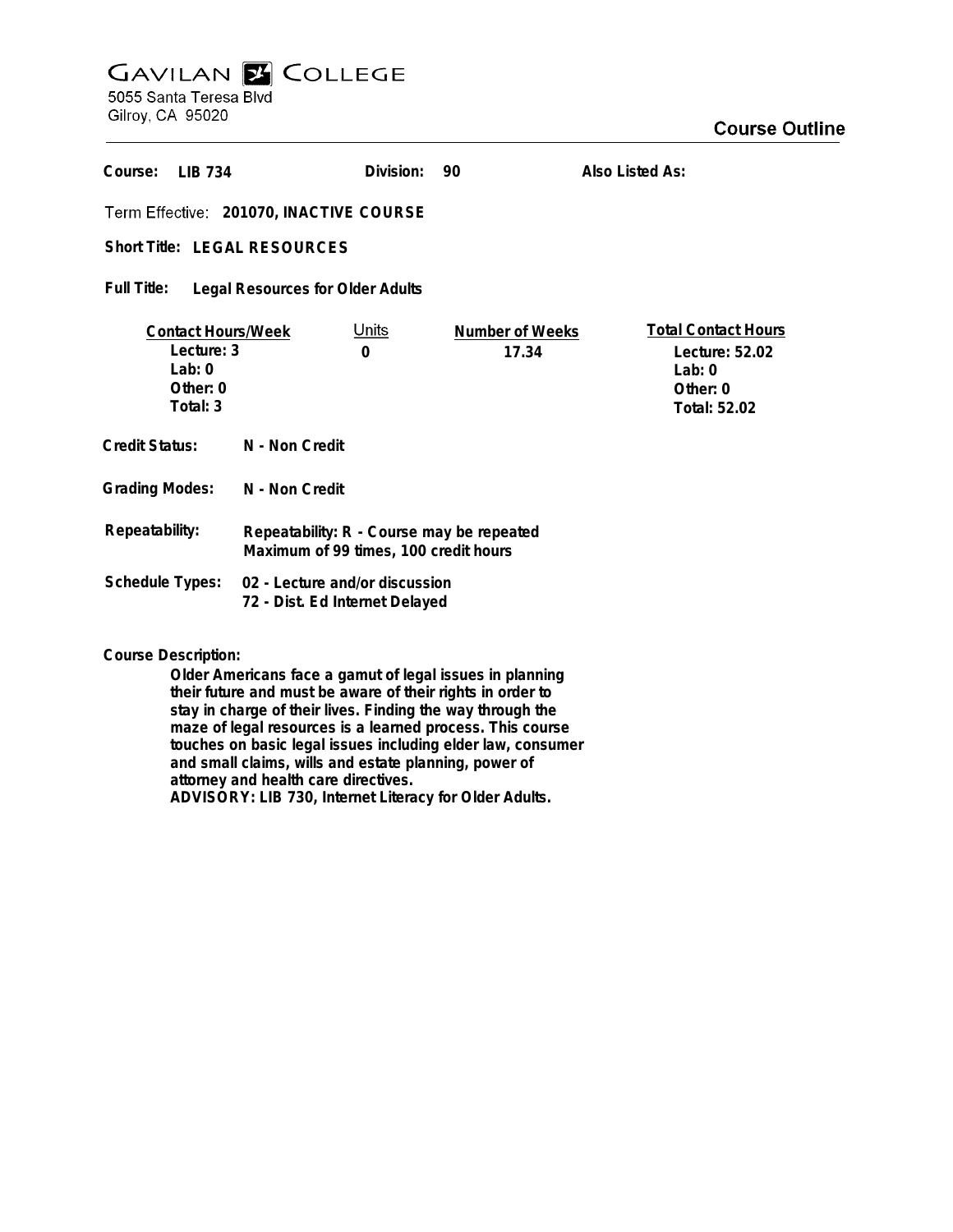**ARTICULATION and CERTIFICATE INFORMATION Associate Degree: CSU GE: IGETC: CSU TRANSFER: Not Transferable UC TRANSFER: Not Transferable PREREQUISITES: COREQUISITES: STUDENT LEARNING OUTCOMES: 1. Students will differentiate primary and secondary sources of law - federal, state and local. ILO: 3,2,7,6 Measure: Class discussions, & participation. 2. Students will distinguish basic issues related to protection of their independence and finances. ILO: 3,7,2,1,6 Measure: Class assignments, practices & participation. 3. Students will interpret how the law allows them to authorize another person the right and authority to act on their behalf with powers of attorney. ILO: 3.7,2,1,6 Measure: Class participation & assignments/quizzes. 4. Students will recognize how tax laws allow them to stay in charge of their future, and decide who will inherit their property with a will or living trust. ILO: 3.7,2,1,6 Measure: Class participation & assignments/quizzes. 5. Students will locate free reliable information, in print and online, from the State Bar, Office of Attorney, and other legal programs. ILO: 3.7,2,1,6 Measure: Class participation & small group discussions. 6. Students will identify, locate and access free legal help available. ILO: 3.7,2,1,6 Measure: Class participation & small group discussions. 999999 TOPICS AND SCOPE: Inactive Course: 11/22/2010 3 Hours Introduction and overview. A) Discuss with practical examples primary vs. secondary sources of law, California law, Federal law vs. California law vs. Municipal laws. B) Small Claims Court. Examples of class activities: Secondary sources: Nolo.com, and Cornell Legal Information Institute. CA local codes: www.igs.berkeley.edu/library/calcodes.html. Small claims basics: http://www.courtinfo.ca.gov/selfhelp/smallclaims/ and the State Bar's pamphlet "How do I use the small claims court?"**

**http://calbar.ca.gov/calbar/pdfs/publications/Pamphlets-Small-Claims-**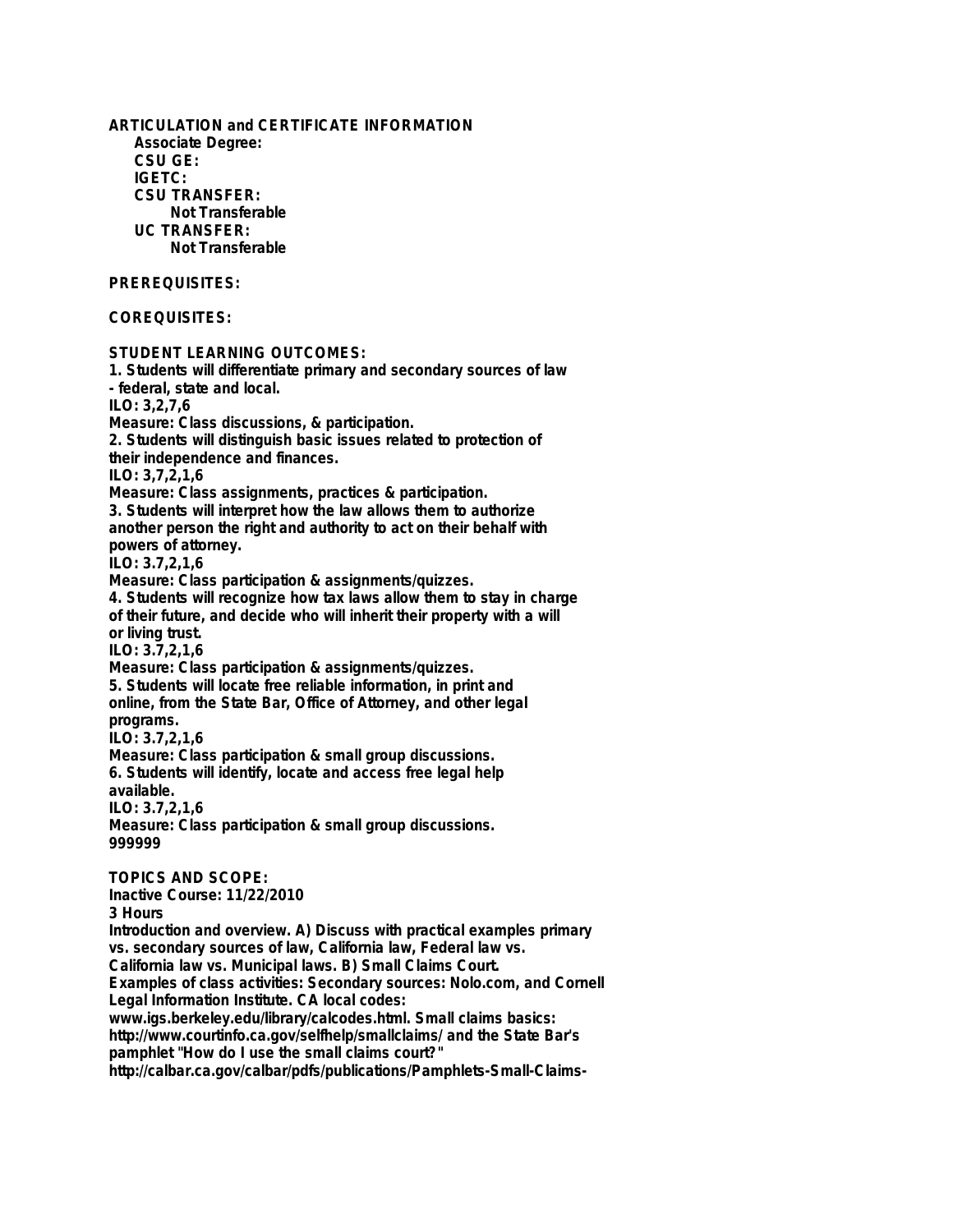**2006.pdf**

**Student Performance Objectives: Students will differentiate issues at the federal, state or local level, and where to find a specific piece of law or local ordinance. They will also learn what kind of disputes to take to small claims court.**

**Assignment: Download or obtain a print copy for personal use of "Seniors & the law"**

**http://www.calbar.ca.gov/calbar/pdfs/publications/Seniors-and-the-Law.pdf.**

**3 Hours**

**Discuss general areas of legal concerns, e.g. consumer protection, elder abuse and elder law (estate planning, guardianship issues), etc.. Examine definitions, terminology and substantive evaluation of resources.**

**Examples of class activities: Survey class on topic(s) of special interests. Compare resources on elder rights and issues. Navigate through reliable resources , e.g. Administration on Aging, AARP, and Nolo Press.**

**Student Performance Objectives: Students will understand the vocabulary and terminology, where to find reliable information, recognize**

**advertisements and commercial services, and more importantly the basic issues and decisions regarding their independence, finances and protection.**

**3 Hours**

**Planning ahead - wills and estate planning. A) Taxpayer Relief Act of 1997. B) A will vs. a trust. C) Probate. D) Estate related taxes,**

**including the gift tax, transfer tax and inheritance tax. E) "Trust**

**mill" scams - a living trust is not for everyone.**

**Examples of class activities:**

**http://usgovinfo.about.com/library/weekly/aa.htm**

**Review key codes and abbreviations, e.g. Probate Code, Civic Code. Review State Bar's consumer pamphlets "Do I need a will?" and "Do I need estate planning?"**

**http://calbar.ca.gov/state/calbar/calbar\_generic.jsp?cid=10581&id=2189 http://calbar.ca.gov/state/calbar/calbar\_generic.jsp?cid=10581&id=2206 Student Performance Objectives: Students will understand how tax laws allow them to stay in charge of their future affairs, to decide who will inherit their property and to have their wishes carried out later. Assignment: Read and/or download or obtain a copy of "Do I need a**

**will?" and "Do I need estate planning?" Read chapter on Avoiding Consumer Scams in "Seniors & the law."**

**3 Hours**

**Planning ahead - health care directives and powers of attorney. A) Health care directives. B) A power of attorney vs. a durable power of attorney. C) Health care provisions and living will.**

**Examples of class activities: Define "attorney-in fact", "agent" and other relevant terms. Revoking a power of attorney. Review advance health care directive checklist from the CA Office of Attorney General: http://www.ag.ca.gov/consumers/general/adv\_hc\_dir.htm.**

**Student Performance Objectives: Students will learn how the law allows them to prepare written instructions to appoint someone to make critical medical care decisions for them when necessary, and to consider their options early to ensure the quality of life. 3 Hours**

**Planning ahead - retirement plans and more. A) Retirement plans, e.g.**